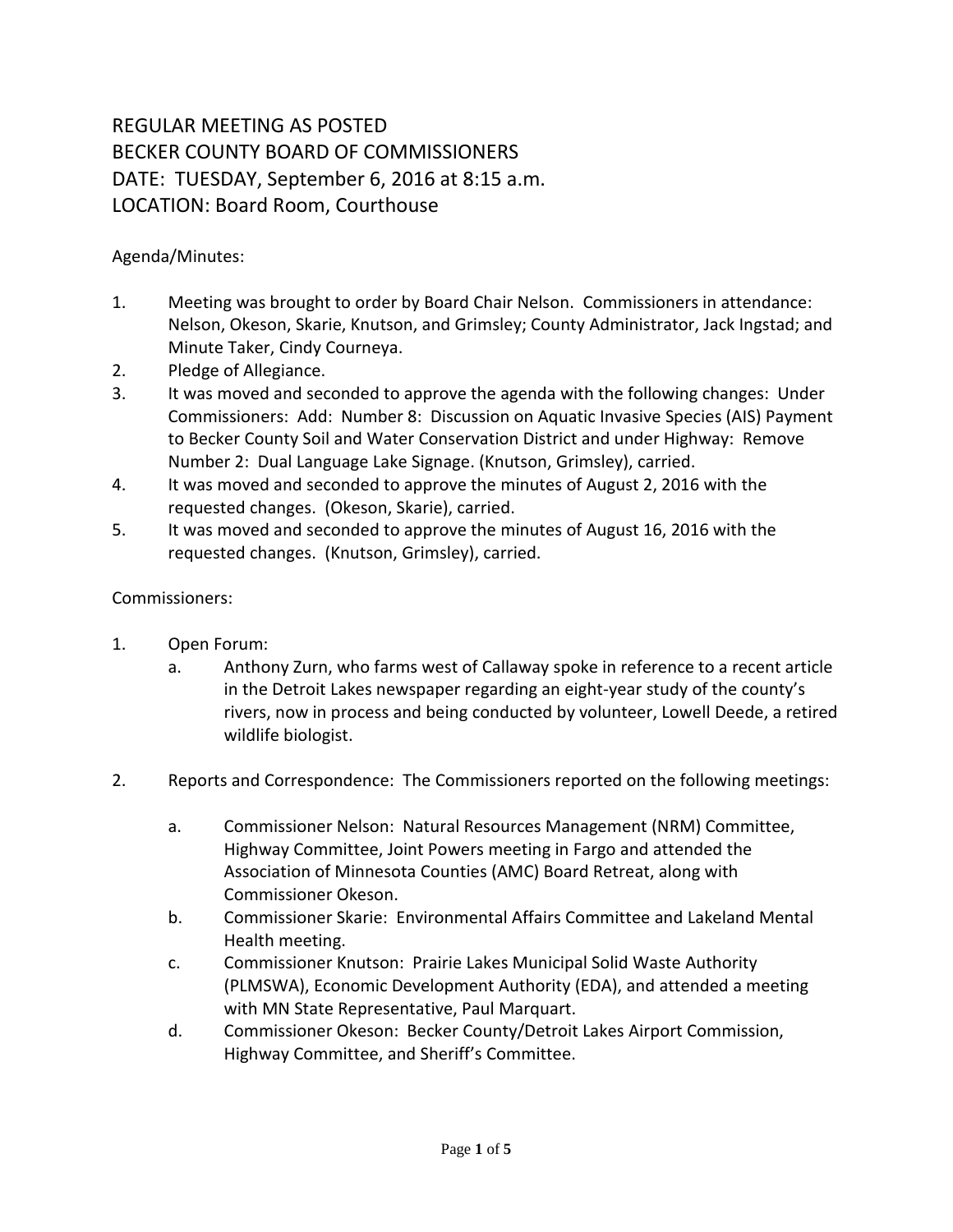- e. Commissioner Grimsley: Lake Agassiz Regional Library (LARL) Executive Committee, Development Achievement Center (DAC), Recreational Advisory Committee (RAC), Heartland Multi-Purpose Recreational Trail meeting.
- f. It was moved and seconded to approve the commissioners' attendance at the Kanabec County Jail facility tour on September 21, 2016 in Mora, MN, with departure from the courthouse at 7:00 a.m., and with per diem and mileage reimbursement, as approved. (Okeson, Knutson), carried.
- 3. Appointments: There were none.
- 4. It was moved and seconded to approve any of the commissioners' attendance at the Association of Minnesota Counties (AMC) Annual Conference, December 5-6, 2016, at the Hyatt Regency in Minneapolis, MN, with lodging for two nights (December 4-5), and with per diem and mileage reimbursement, as approved. (Skarie, Okeson), carried.
- 5. It was moved and seconded to add to the agenda, Update on the MN Office of the State Auditor Lawsuit. (Knutson, Skarie), carried.
- 6. Assistant County Attorney, Kevin Miller, reported that he received notification on Friday that the Ramsey County court ruled in favor of the Minnesota counties, with counties now able to move forward with hiring a private auditing firm. It was noted that this will not transfer the core function of the OSA, with the OSA having final audit approval.
- 7. Budget Discussion: County Administrator, Jack Ingstad, provided an update on the budget process for 2017, reporting on the county's goals, major revenue and expenditure changes, and staffing requests. It was noted that the proposed maximum levy will need to be set at the next board meeting of September 20, 2016. In the meantime, budget discussions will be held at the committee level and with staff, as needed.
- 8. Becker County Jail Project: County Administrator, Jack Ingstad, provided an update on the jail project and a timeline, with an estimated completion date of August 2018.

It was moved and seconded to authorize the County Administrator, Jack Ingstad, to negotiate a new contract agreement with Klein McCarthy Architects, for design works for the new jail, and to then return to the Board for further discussion and final approval. (Knutson, Okeson), carried.

9. It was moved and seconded to continue working with Bruce Kimmel with Ehlers Financial, to begin discussing financing options for the jail project. (Knutson, Skarie), carried.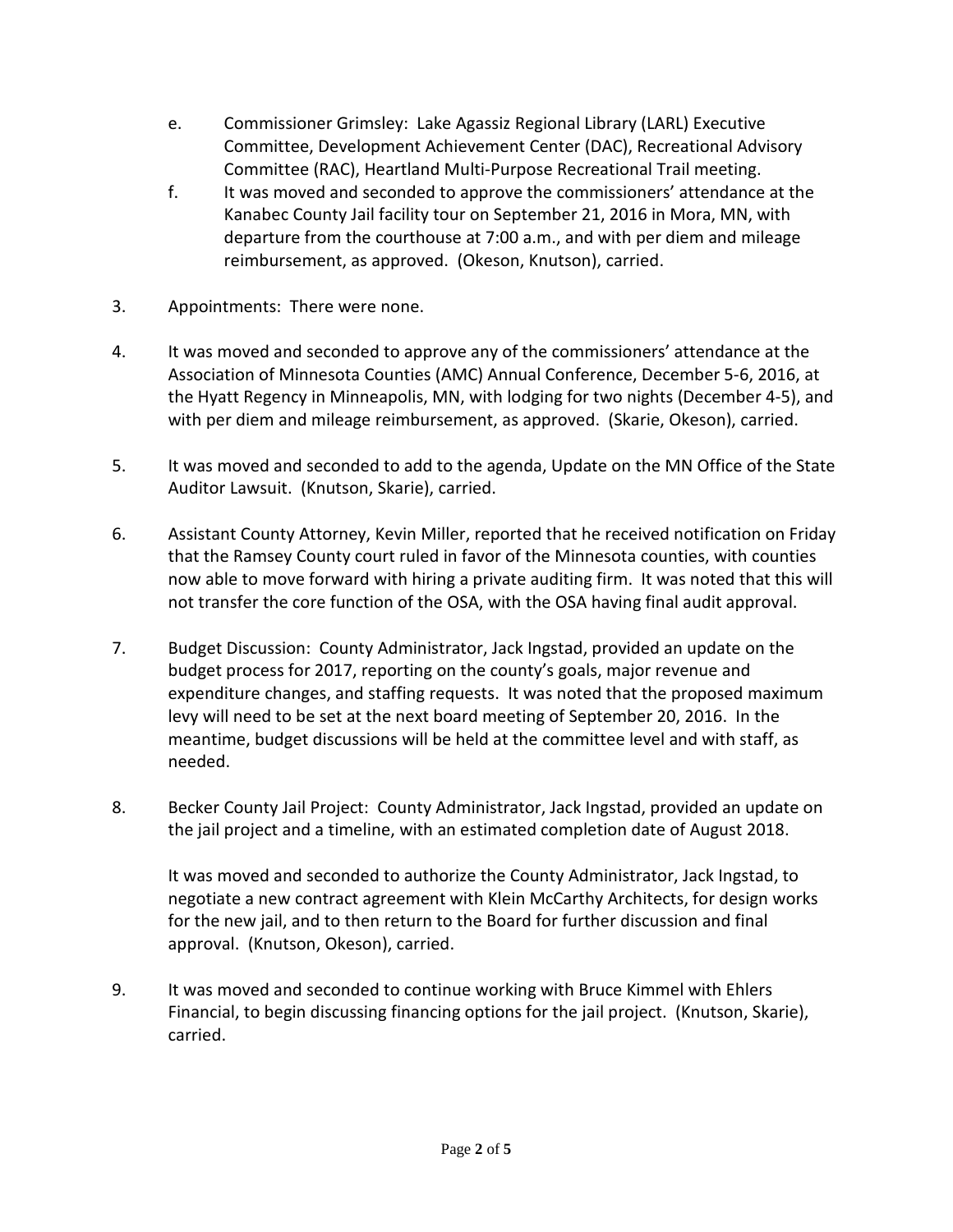- 10. It was moved and seconded to approve a resolution for the reappointment of Steve Carlson as the Becker County Assessor for another four-year term, beginning January 1, 2017, with the understanding that the appointment is still contingent on the approval from the Minnesota Commissioner of Revenue. (Grimsley, Skarie), carried. It is noted that the Resolution number was assigned as 09-16-1B.
- 11. It was moved and seconded to authorize the transfer of AIS funds moving forward, to the Becker County Soil and Water Conservation District (BCSWCD), as soon as the funds are available, and to invoice the BCSWCD back for any incurred expenses, including payroll. (Grimsley, Skarie), carried.

Finance Committee Minutes: Mary Hendrickson presented:

- 1. It was moved and seconded to approve the Regular Claims, Auditor Warrants, Over-90 Day Claims, and Additional Claim, as presented:
	- a. Auditor's Warrants (Tuesday Bills):
		- i.  $08/16/2016$  in the amount of \$183,359.26;
		- ii.  $08/23/2016$  in the amount of  $\sin 497.03$ ;
		- iii.  $08/30/2016$  in the amount of \$187,064.66;
		- for a total amount of  $\frac{1}{2}$  \$ 370,920.95
	- b. Over 90-Days:
		- i. Auto Value in the amount of \$363.38 (invoice just received);
		- ii. Dean Haverkamp in the amount of \$131.76 (expense report just turned in);
	- c. Additional Claim:
		- i. Shawn Ohman, mileage reimbursement of \$44.61, based on current policy.

(Knutson, Okeson), carried.

Auditor-Treasurer: Mary Hendrickson presented:

- 1. It was moved and seconded to approve the Tobacco License Renewals for County 6 Gas and Bait in Lakeview Township and Lakes Corner Liquors, LLC in Erie Township. (Grimsley, Okeson), carried.
- 2. It was moved and seconded to accept the July 2016 Cash Comparison and Investment Summary, as presented. (Knutson, Skarie), carried.

Sheriff: Todd Glander presented:

1. Sheriff Todd Glander provided an update on the recent meeting held to discuss jail boarding options. Those in attendance included himself, Jail Administrator, Jon Rastedt and Assistant Jail Administrator, Paula Peterson; Sheriff's Committee members, Commissioners Knutson and Okeson; County Administrator, Jack Ingstad; Probation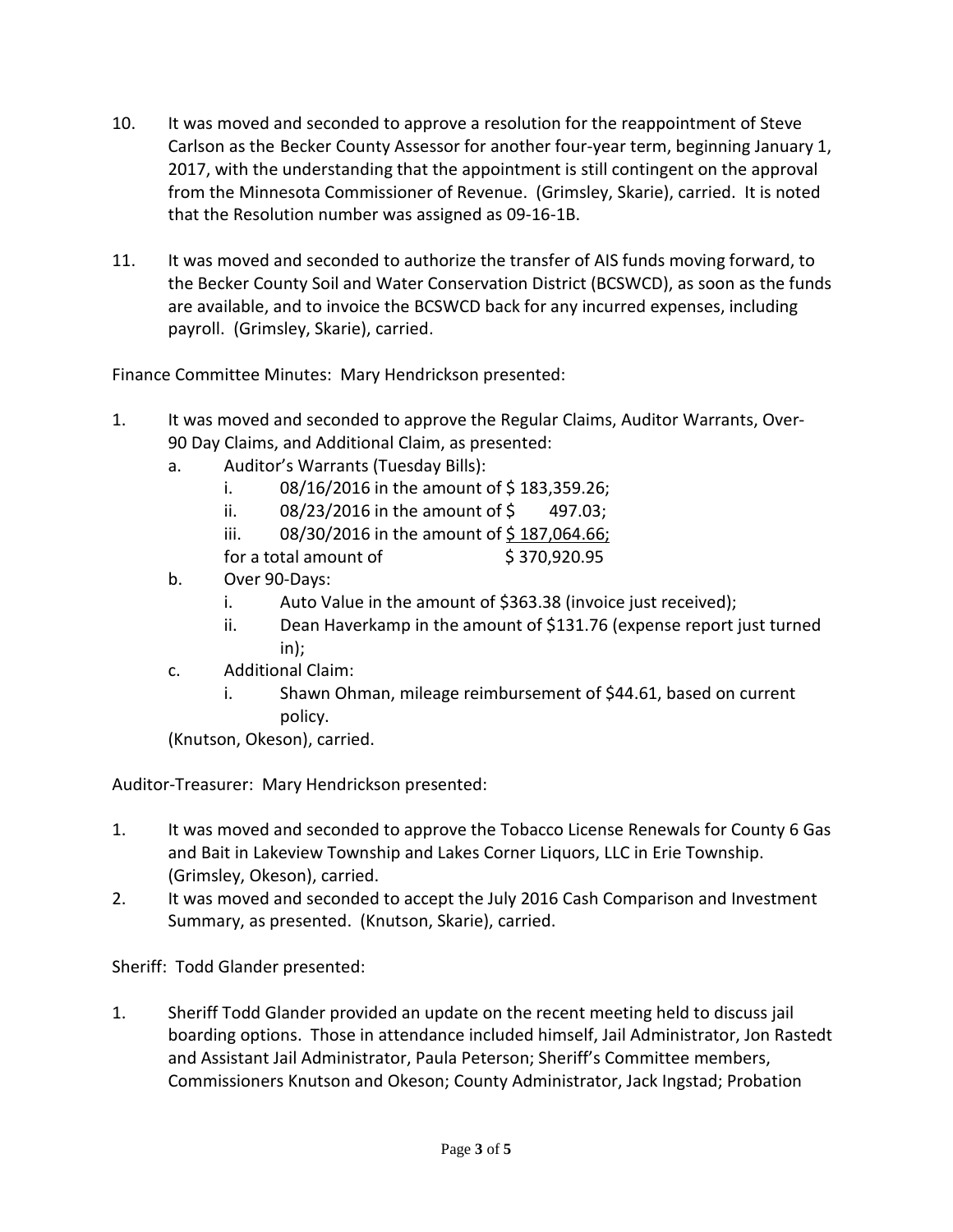Supervisor, Brian Rubenstein; County Attorney, Tammy Merkins; Judge Jay Carlson; and City Attorney, Karen Skoyles.

- 2. It was moved and seconded to approve the sale of five (5) retired squad cars and one (1) DWI Forfeiture vehicle, as follows:
	- a) Retired Squad Cars:
		- i. Unit #5122 2003 Ford Explorer VIN #: 1FMZU72K14ZA55122;
		- ii. Unit #1514 2010 Crown Victoria VIN #: 2FABP7BV1AX141514;
		- iii. Unit #3978 2011 Chevrolet Impala (6113) VIN #: 2G1WD5EM2B1203978;
		- iv. Unit #5964 2011 Chevrolet Impala (6107) VIN #: 2G1WD5EM1B1205964;
		- v. Unit #6637 2006 Chevrolet Impala (Jail) VIN #: 2G1WS55R179246637;
	- b) DWI Forfeiture Vehicle:
		- i. 1994 Chevrolet GMC Pickup: ICR #11010358 VIN #: 2GCEC19K3R1107424;

to sell said vehicles on public auction, with the sale advertised on the County website and newspaper, with the exception of Unit #1514, as the Detroit Lakes Airport Commission may be interested in purchasing the vehicle; however, if they do not purchase it, to then sell on public auction, as stated. (Okeson, Knutson), carried.

3. It was moved and seconded to authorize the public sale of four (4) vehicles for scrap as follows:

1979 Jamboree Camper - VIN #: 56J5204957986;

1992 White Ford Explorer - VIN #: 1FMDU34X8PUA42669;

1999 Red Ford Ranger - VIN #1FTZR15U01PA48668;

1991 Gray Mercury Cougar - VIN #1MFPM16046MH6262;

and to sell by any appropriate means, as discussed, preferably by auction, which may include advertising through Do-Bid.com and if no bids are received, to contact a junk dealer for disposal. (Grimsley, Skarie), carried. It was also noted to return to the Board once the sale(s) are final, to document how the item(s) were sold.

Information Technology (IT): Stacie White presented:

- 1. It was moved and seconded to approve the three-year contract renewal with Arvig Telephone and to authorize Stacie White to sign said contract, as presented. (Grimsley, Knutson), carried.
- 2. It was moved and seconded to approve the updated MNCCC Joint Powers Agreement/ Contract amendment, as presented. (Grimsley, Okeson), carried.

Human Services: Denise Warren presented:

1. It was moved and seconded to approve the Human Services claims for Human Services, Community Health, and Transit, as presented. (Skarie, Grimsley), carried.